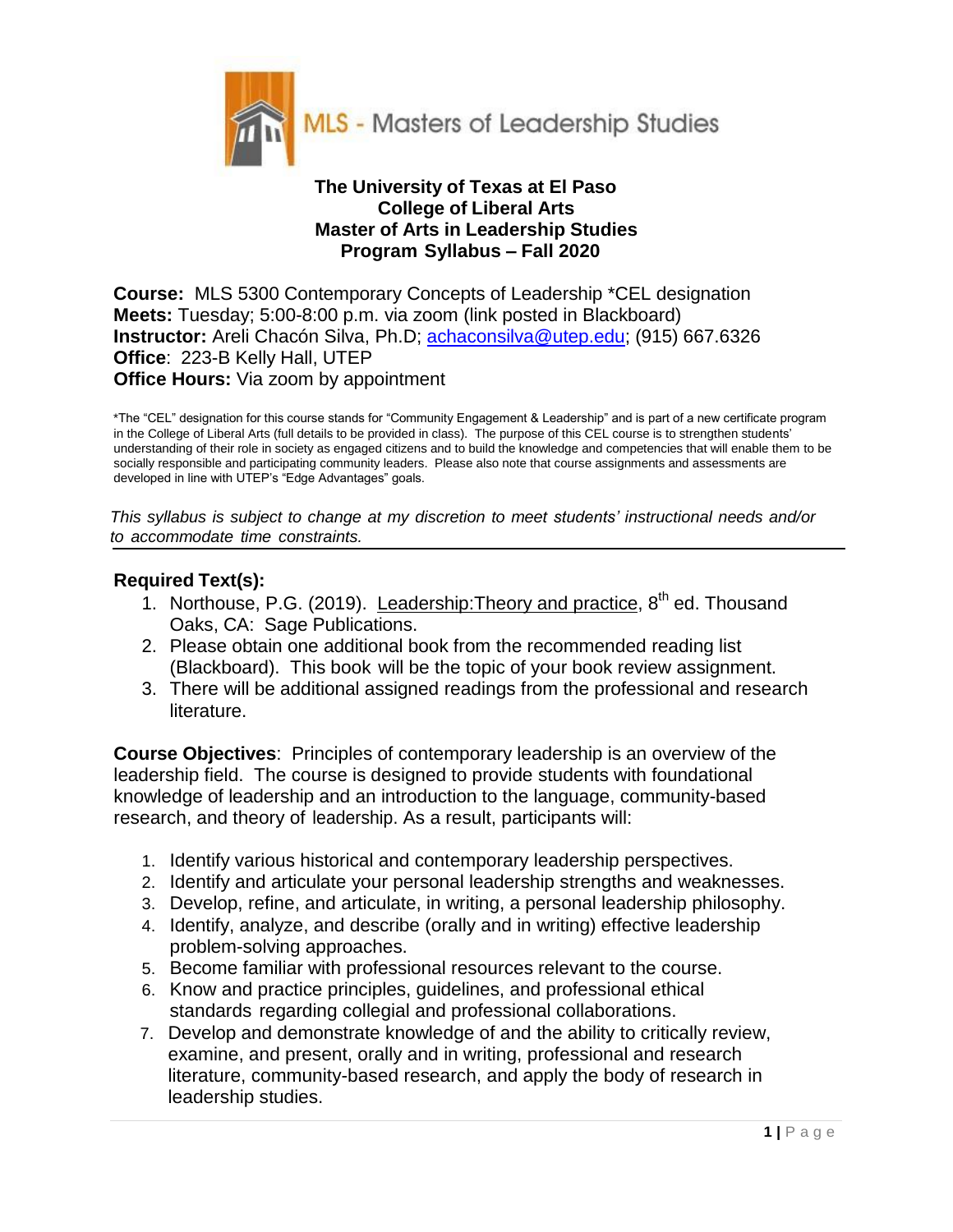

**Course Expectations:** To create and maintain a positive learning environment, you are expected to take responsibility for your learning and play an active role in developing your academic skills and your own leadership development. To this end, you are each expected to aspire to excellence.

- **Nature of the course:** This course is a hybrid also known as a blended class, which means that seat time is reduced: part of the regular class meetings will be in the classroom, while some will take place on the course Blackboard. The purpose of a course organized in this fashion is to: a) give you more time and flexibility for in- depth reading, reflection, and discussion of course topics and b) provide the flexibility for working professionals to complete two intensive graduate courses within 8 weeks and thus complete degree requirements more quickly than with traditional formats.
- **Deportment**: Emergencies do arise and you do not need to call me if you are going to be absent; however, I appreciate an e-mail notification before class, if possible, or soon after. Arrange with your colleagues to exchange any class information that is not on the course Blackboard site. Because many discussions will take place during our class meetings, please be sure to listen (and refrain from talking) when another is speaking about class-related issues. Just as you are expected to know and practice academic civility, you are also expected to know and use appropriate Netiquette (see: [http://www.albion.com/netiquette/corerules.html\)](http://www.albion.com/netiquette/corerules.html)) for all on-line interactions.

If you experience an extraordinary situation during the semester, one that may preclude you from completing the course, see me as soon as possible so that we may discussion options for you.

- **Plagiarism:** Plagiarism means using someone else's work without giving that person direct credit. This includes using written text from any source or another's ideas. Academic dishonesty is an affront to the pursuit of knowledge and a student's integrity. Acts of plagiarism and other forms of academic dishonesty are serious and will be dealt with according to UTEP's policy. Graduate students are expected to be cognizant of and adhere to university policies and professional codes of behavior regarding academic integrity and ethics. If you have questions about what constitutes academic dishonesty, speak to me or refer to the UTEP Graduate Catalog or the APA Manual.
- **Assignments:** It is expected that out-of-class written assignments will be typed (word processed  $-12$ " font) using APA ( $7<sup>th</sup>$  edition) format, free of mechanical errors, and adhere to standards of professional writing.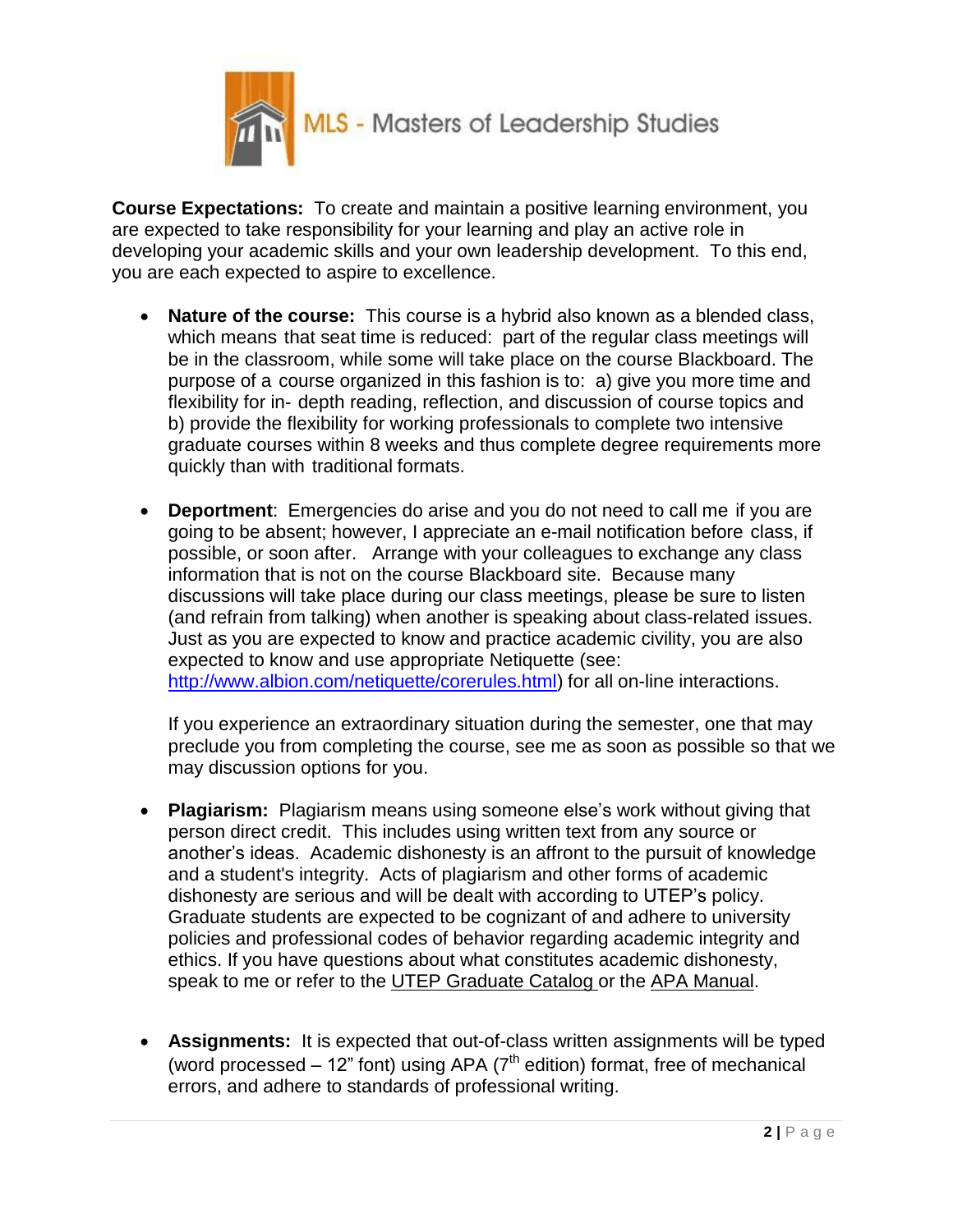

You should keep a copy of every assignment. Keep all returned assignments until the end of the semester. Read the directions for assignments carefully, budget your time, and start early on each assignment so you are finished and have time to **proofread** and **edit** before due dates. Starting early will allow you enough time to take your assignments through multiple drafts and to devote rigorous thought to them.

An assignment that does not adhere to the directions will not receive a passing grade. If you have any questions, or if you do not know what any of the grading criteria refer to, please ask. I am available by E-mail almost anytime between the hours of 9:00 a.m. and about 9:00 p.m. and will respond as quickly as possible. I can and will respond much more quickly to E-mail inquiries than to telephone messages.

 **Disabled Student(s):** If you have or believe you have a disability which may affect your ability to perform successfully in this course, you are encouraged to discuss this in confidence with the instructor and/or the Disabled Student Services Director. You may call 915.747.5148, visit the Disabled Student Services Office (DSSO) website at: [www.utep.edu/dsso,](http://www.utep.edu/dsso) or the DSSO office in 108 East Union Building. Students who have been designated as disabled must reactivate their standing with the DSSO on a yearly basis.

**Performance Assessments**: To be eligible for a course grade, the student must complete **all** the requirements listed below.

- 1. Read the text and other assigned readings. Participate **positively** in class, group, and on-line activities.
- 2. Effective communication is a key leadership skill. Narrative (story) is the most effective way to teach and one of the most effective tools leaders have. To further develop your narrative ability and to help us develop a community of learners, the first assignment is a brief (2 minutes maximum) visual introduction of yourself. Please use some combination of graphics (e.g., photos, clip art, etc.), audio (e.g., music), and words to introduce yourself, your values, and other information of your selection. I encourage you to experiment with a tool other than PowerPoint.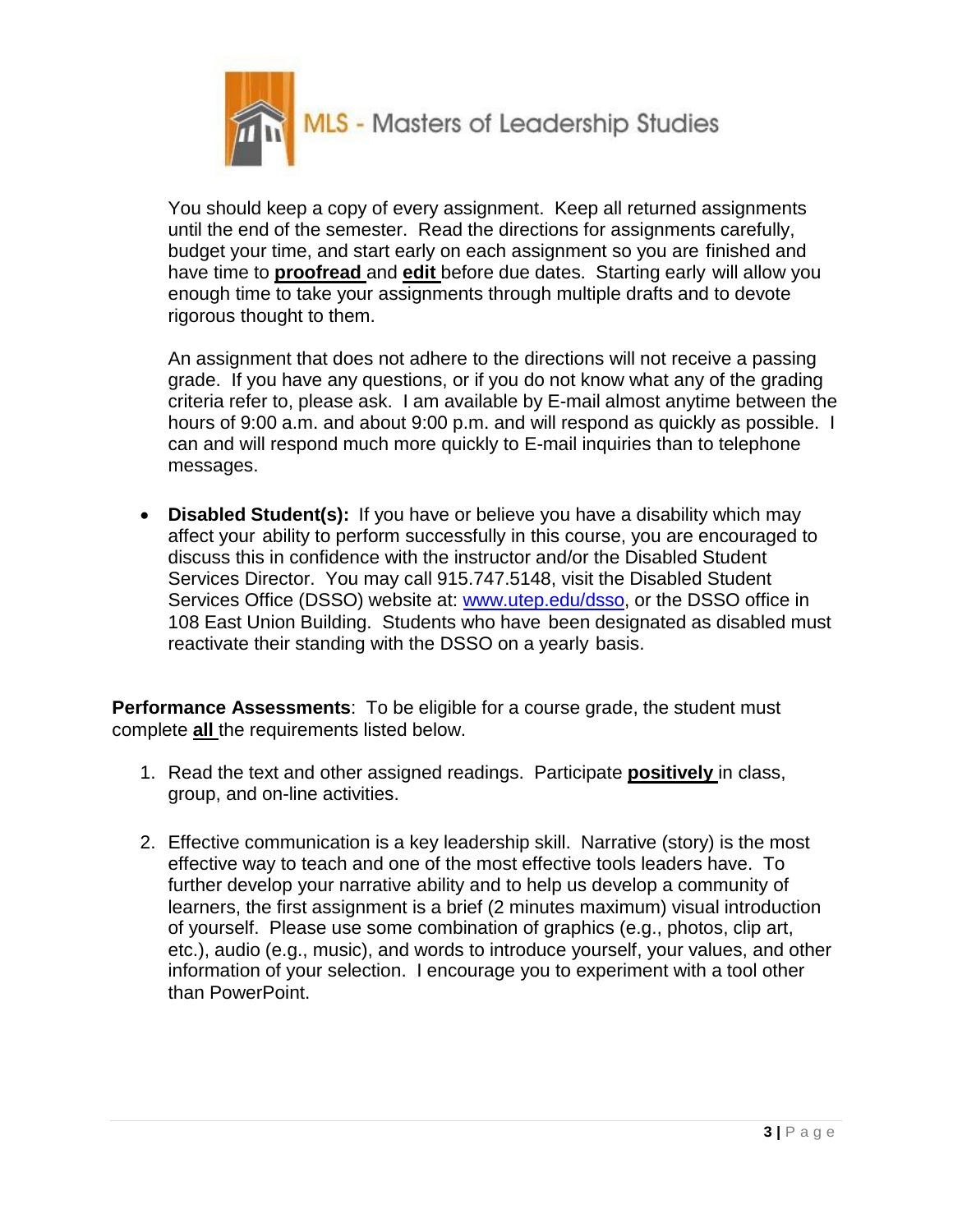

- 3. It is critical that leaders reflect deeply on their leadership beliefs and be able to clearly articulate those beliefs, or philosophy to followers. Draft your current thinking about leadership during the first week of class (helpful resources at: [http://usacac.army.mil/cac2/cgsc/repository/dcl\\_leadershipPhilosophy.pdf](http://usacac.army.mil/cac2/cgsc/repository/dcl_leadershipPhilosophy.pdf) and [http://ebiz.netopia.com/learntolead/guidance1\)](http://ebiz.netopia.com/learntolead/guidance1)) and other resources will be posted to the Blackboard site. Throughout the semester, revisit and revise the draft as your thinking develops and evolves. Final versions will be due the last week of class.
- 4. & 5. Select a resource and later design, or create a community product or tool. An electronic resource to be used by the community to enhance leadership (e.g., software, website, listserv, etc.) to share with the class. Both should, in your view, be of exceptionally high quality and appropriate to use to develop leaders, to address and solve a community problem, to generate community-based research, or to document community-based knowledge. Post either the actual article or a URL for accessing it; for the electronic resource, post the URL. These should be critical reviews so point out both strengths and weaknesses of the resources. Also write a summary review and your reflection to Blackboard. Tell us how you've used the resources and why you recommend them.
- 6. Select, read, and write a critical analysis using one of the books on the recommended reading list, or another leadership book that you have not previously read and the instructor approves. Provide a brief oral presentation (see oral presentation guidelines) for the class.
- 7. As a leader who is growing both as a scholar and a practitioner, you will be expected to mentor, coach, consult, teach, and lead others. Prepare and present a chapter from **Leadership: Theory and Practice.** The presentation should help the class grasp the essence of the chapter's content. The presentation should be developed and delivered in a manner appropriate for a training session for other leaders or presentation at a professional conference. Therefore, be sure to provide a brief review of the literature supporting the chapter thesis and if applicable any that is contrary to the author's point of view. Also, keep "direct teaching," that is lecturing, minimal – actively engage the class (and me) in learning and use appropriate technology to enhance the presentation. Presentations will not exceed fifteen minutes.(Assessment rubric posted at class Blackboard site.)
- 8.In lieu of a final examination, respond to three questions in a final reflective essay. The questions will be provided one week prior to the date the essay is due.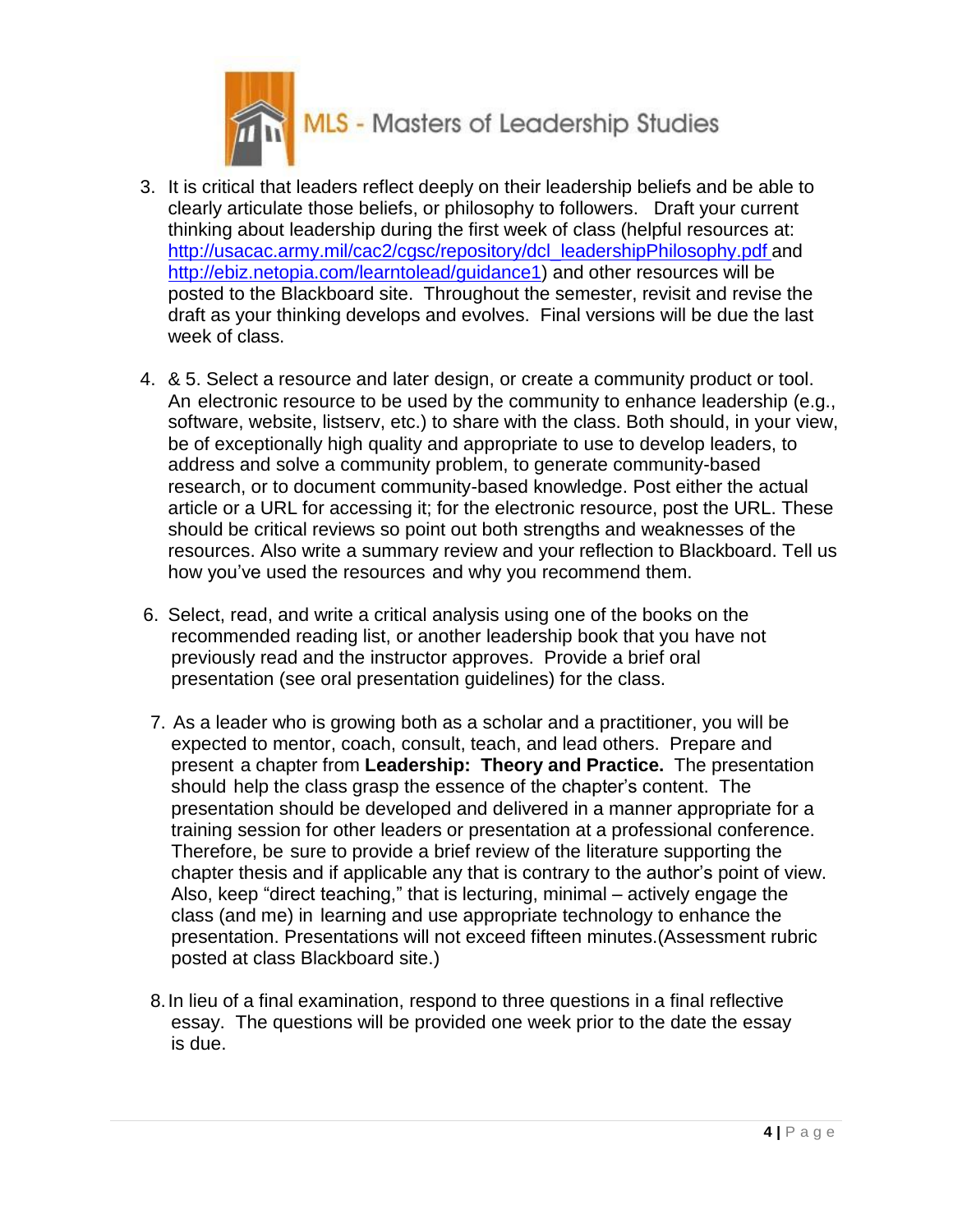

Unless otherwise stated, all assignments are due by midnight of the date indicated on the course calendar and should be submitted through Blackboard unless otherwise stated.

A grade of "Incomplete" (I) will not be given unless documented evidence of inability to complete the course work is provided.

## **CEL Course Specific Information and Requirements:**

This course requires a minimum of 20 direct community-based research hours. Community-based research is an opportunity for students to serve their communities while doing research and learning using academic from leadership courses. Throughout the semester students will log their research hours, journal and complete reflection activities. The cumulative information gathered during this experience will be utilized to complete the final reflective essay. This CEL requirement will account for 35% of the student's final grade (#4, 5, and 9 from the table below).

## **Grading & Requirements:**

 **Grading Scale:** A = 90-100% (excellent), B = 80–90% (superior), C = 70- 79% (competent),  $D = 60-69%$  (below competent),  $F = 0-59%$  (failing). Grades will be arrived by summing points earned on the following assignments:

| <b>Assignment</b>                       | <b>Points</b> |
|-----------------------------------------|---------------|
| 1. Preparation & Participation*         | 5             |
| 2. Visual introduction of yourself      | 5             |
| 3. Leadership Philosophy                | 10            |
| 4. Electronic Resource Share            | 5             |
| 5. Community Product or tool to enhance | 20            |
| leadership                              |               |
| 6. Book Review                          | 20            |
| <b>Book Presentation</b><br>7.          | 5             |
| <b>Chapters Presentations</b><br>8.     | 20            |
| <b>Final Reflective Essay</b><br>9.     | 10            |
| <b>TOTAL POSSIBLE</b>                   | 100           |

\*Includes all class, group, and on-line activities.

 **Assignment Sign-up Instructions:** Please place your name and chapter number in the zoom chat to select the chapter of your preference. Chapters and case studies will be assigned on a first-come, first- served basis so if it's important for you to avoid a particular date, sign-up quickly!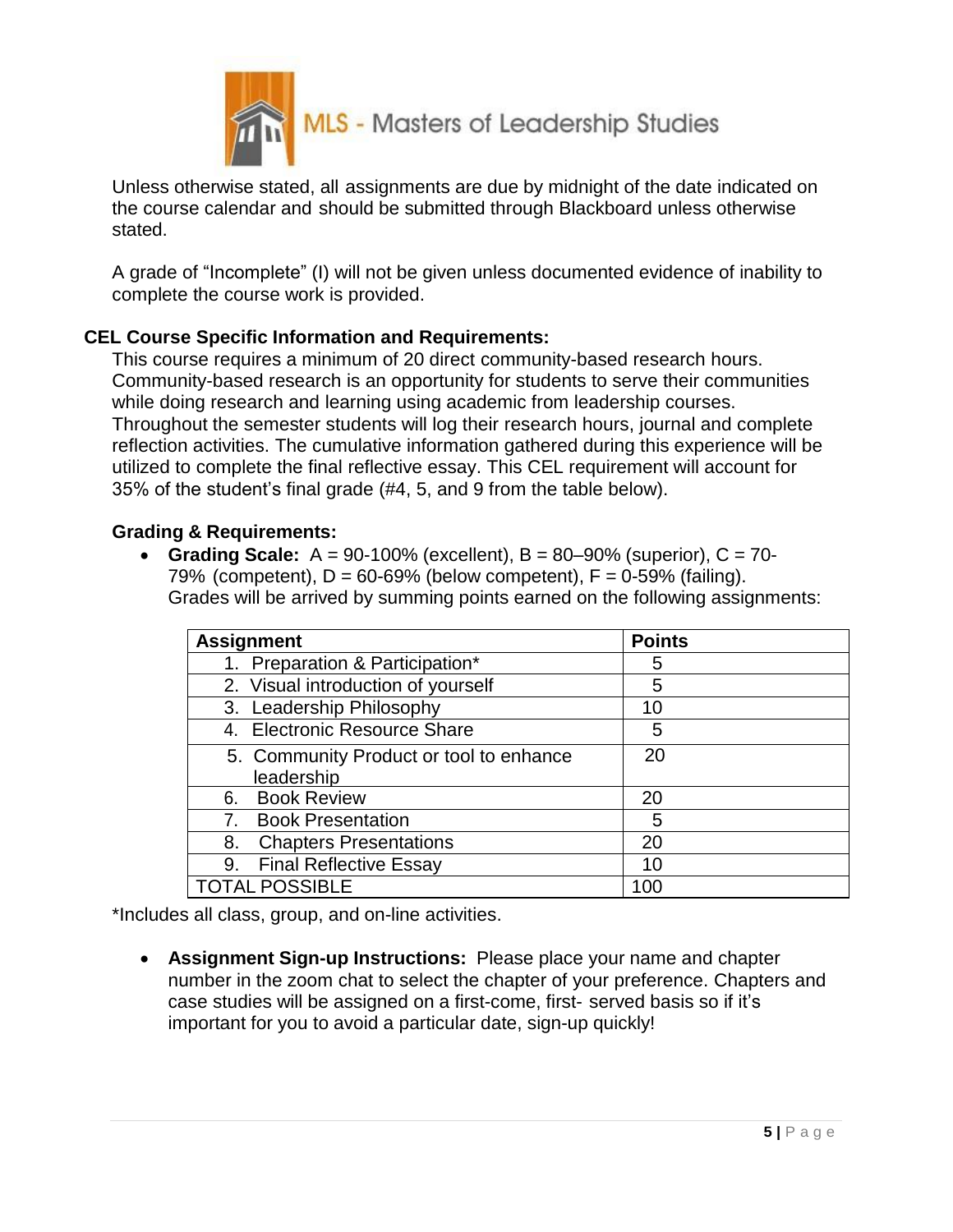

# **Course Calendar:**

| <b>Date</b> | <b>Discussion Topic(s)</b>                                                                                                  | Assignment(s)                                                                                                                            | Due on This Date                                                                                                                                                                                                                                                                                                           |
|-------------|-----------------------------------------------------------------------------------------------------------------------------|------------------------------------------------------------------------------------------------------------------------------------------|----------------------------------------------------------------------------------------------------------------------------------------------------------------------------------------------------------------------------------------------------------------------------------------------------------------------------|
| Aug<br>25   | Course orientation,<br>syllabus requirements,<br>leadership definitions,<br>developing a personal<br>leadership philosophy. | Write a concise,<br>cohesive statement<br>describing what you<br>believe leadership is.                                                  | Draft leadership philosophy -<br>submit through Blackboard no<br>later September 1st.                                                                                                                                                                                                                                      |
| Sept<br>1st | <b>Trait &amp; Skills</b><br>approaches to<br>leadership                                                                    | Northouse Chapters 1,<br>2 & 3                                                                                                           | Individual 2 minutes, or less,<br>visual introductions. Blackboard<br>under Discussion Board $\rightarrow$<br><b>Visual Instructions</b><br>Online discussion: What did the<br>LTQ confirm that you already<br>knew about yourself? What<br>surprised you about your LTQ<br>results? Why or why not were<br>you surprised? |
| Sep<br>8    | Behavioral &<br>Situational<br>approaches to<br>leadership                                                                  | Northouse Chapters 4 &<br>5<br>Case Study: Barbara<br>Norris- Leading Change<br>in the General Surgery<br>Unit                           | Read and complete: "Is Your<br>Boss a Psychopath" Quiz (you<br>may consider a former or current<br>boss). See instructions on<br><b>Blackboard Discussion Board.</b>                                                                                                                                                       |
| Sep<br>15   | Path- goal Theory and<br>Leader-member<br>exchange theory                                                                   | Northouse Chapters 6<br>and 7<br>Case Study- The Perils<br>and Pitfalls of Leading<br>Change: A Young<br>Manager's Turnaround<br>Journey | Online Discussion: Using no<br>names, describe the "Is Your<br>Boss. " quiz outcomes and<br>your reaction. Did it confirm what<br>you already believed about the<br>individual? Did any of the<br>questions relate to your own<br>behavior? How so? Complete<br>the "quiz" and contribute to<br>discussion before Sep 22.  |
| Sep<br>22   | Transformational &<br><b>Authentic Leadership</b>                                                                           | Northouse Chapters 8<br>and 9<br>Case Study: Alain St.<br>Pierre: The Man Who<br><b>Fought More Than Fire</b><br>$(A)$ $(B)$ $(C)$       | Electronic resource due. Talk to<br>Dr. C about your community<br>project. It needs to be approved<br>by September 29th.                                                                                                                                                                                                   |